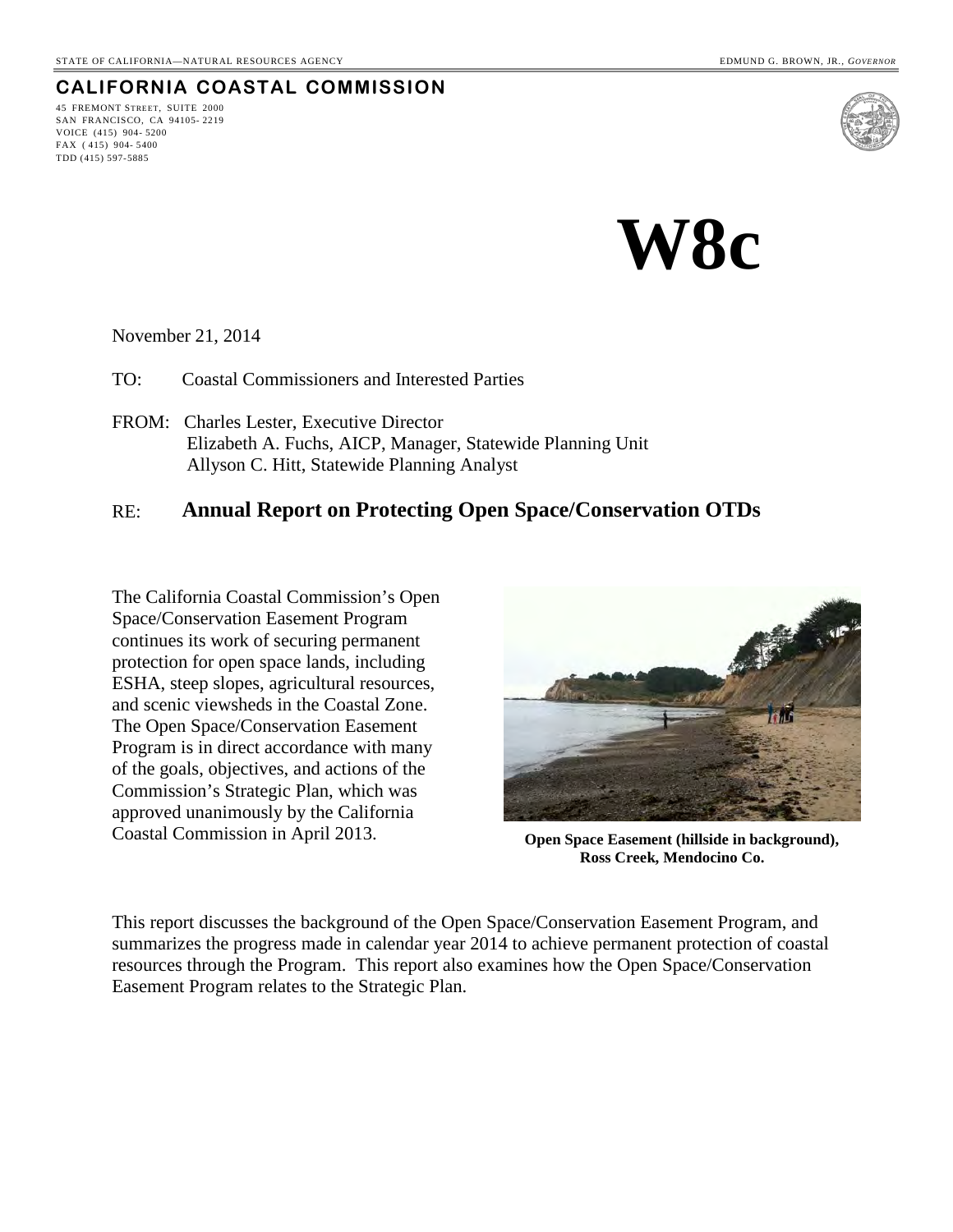# *Background of the Open Space/Conservation Easement Program*

The majority of the open space/conservation easements are secured by the Commission as mitigation for coastal development permits approved by the Commission, either as Offers to Dedicate (OTDs), which are then accepted by a third party, such as a local government or nonprofit, or as Grants of Easements, where the easement is directly granted to the third party. There is one easement secured in 2014, however, that is a result of a settlement agreement.

Similar to public access OTDs, the public resource benefits of a required open space or conservation OTD are not fully realized until an offer is accepted by a managing entity that agrees to hold and maintain the easement in perpetuity. Most OTDs have an irrevocable term of 21 years, and every year, OTDs have the potential to expire unless they are accepted. To assure that the Commission's regulatory efforts result in permanent resource protection for the public, the Commission's Statewide Planning staff monitors the status of recorded OTDs, and works with a wide variety of potential management entities to facilitate the permanent acceptance of recorded OTDs. To date, 65 different government agencies and non-profit organizations have accepted open space OTDs. As OTDs get accepted, future work will focus on undertaking more systematic monitoring of the accepted easements.

Statewide Planning staff developed the Open Space/Conservation Easement program in response to the Commission's findings on the Regional Cumulative Assessment Project report for the Santa Monica Mountains/Malibu area (June [1](#page-1-0)999<sup>1</sup>) which indicated that many OTDs recorded in the early 1980's as mitigation for development in the Santa Monica Mountains were approaching their 21-year-term date, beginning around the year 2000. Staff accelerated efforts to ensure that these OTDs were accepted by an appropriate entity before the term ran out.

In addition to securing acceptance of outstanding OTDs, program staff devotes its resources to researching OTDs, capturing relevant data pertaining to each easement, such as specific resources being protected, acreage, Assessor Parcel Number or other locational information, identifying potential enforcement issues within easement areas, and coordinating with nonprofits to facilitate monitoring efforts. **Figure 1**, below, illustrates the impact of the establishment of the Open Space/Conservation Easement Program.

 $\overline{a}$ 

<span id="page-1-0"></span><sup>1</sup> http://www.coastal.ca.gov/recap/smmsum.html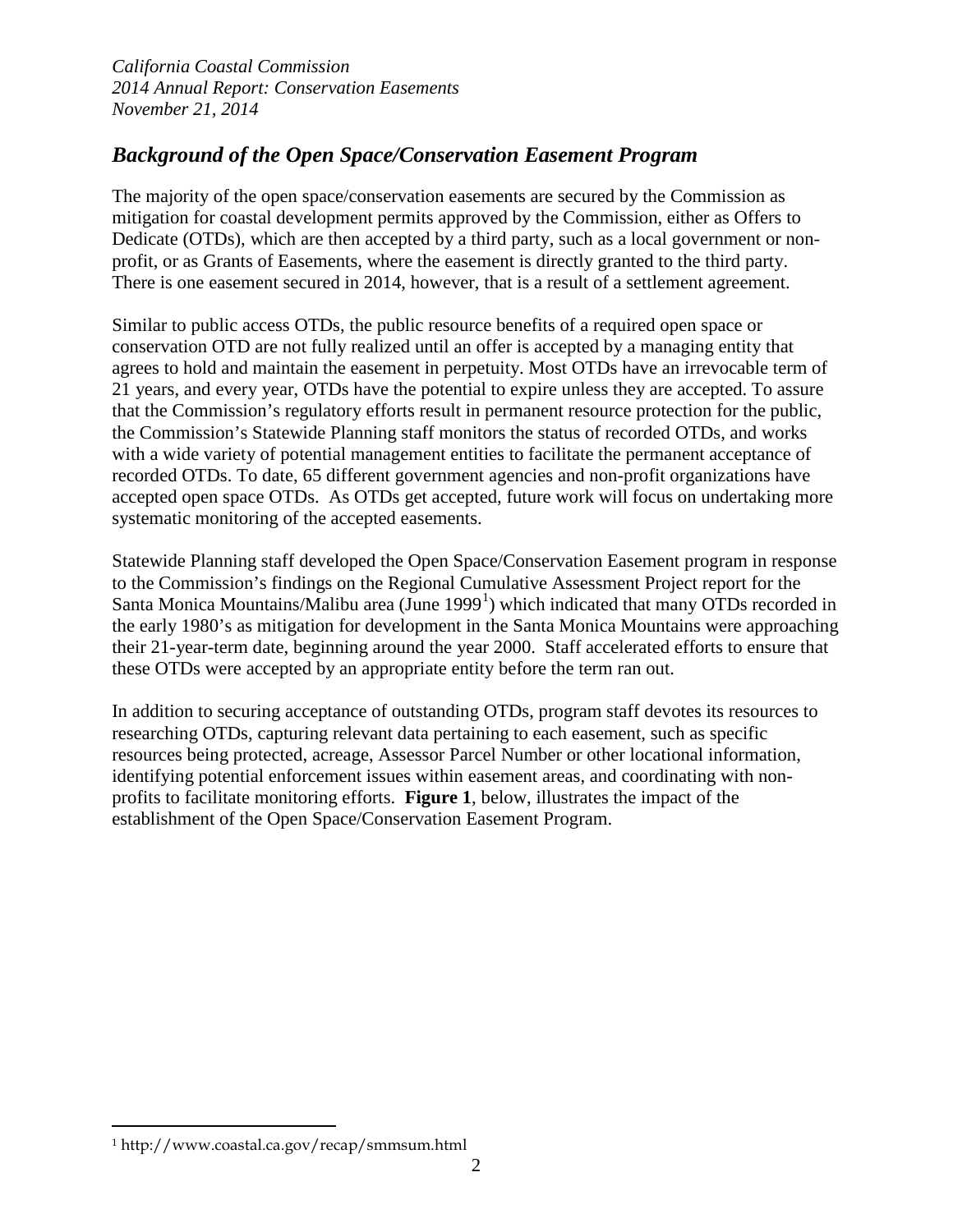

Since about 2000, the number of Open Space/Conservation Program staff has ranged from a high of four full-time staff to currently, one staff person.

## *Acceptances Achieved in 2014*

In the last year, staff successfully negotiated acceptance of 12 OTDs covering 29 acres of sensitive lands. Resources protected by these acceptances include more than 20 acres of significant watersheds and ecological areas in the Santa Monica Mountains, the view of Aliso Rock in Laguna Beach, and over five acres of wetland and riparian buffers in Mendocino County and San Diego County.

Seventy-five percent (9 of 12) of the easements were accepted by the Mountains Recreation and Conservation Authority (MRCA) in the Santa Monica Mountains. Most of these easements retire lots in the small lot subdivisions in the mountains, under the Commission's Transfer of Development Credit (TDC) Program. The development potential of 14 small lots was permanently retired due to these acceptances.

Other accepting entities include the Moat Creek Managing Agency (MCMA), a small organization in Mendocino County, which accepted an open space easement adjacent to Ross Creek. In addition, MCMA accepted two Offers to Dedicate Public Access at the same site, creating, with the addition of lands and easements already under their management, a large contiguous area of natural open space, and public access opportunities connecting Moat and Ross Creeks and the beach. The City of Laguna Beach accepted its second open space easement, this one protecting the view of Aliso Rock from Aliso Beach. In San Diego County, the San Elijo Lagoon Conservancy accepted 3.5 acres of wetland and buffer, draining to San Elijo Lagoon. This is the fifth Coastal Commission easement that SELC has acquired.

**Attachment A** includes the entire list of 2014 acceptances. No offers expired in 2014.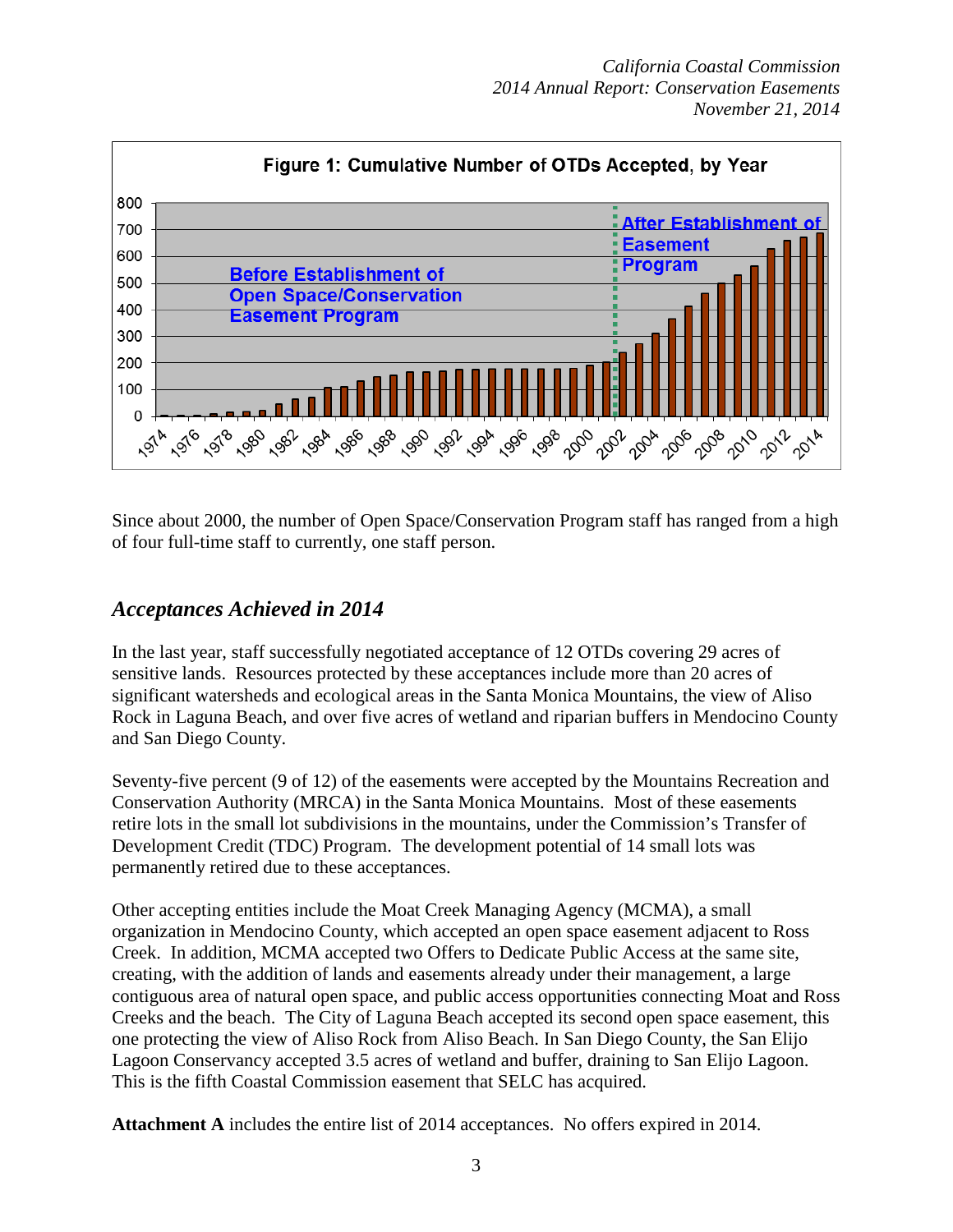## *Other Work in 2014*

In addition to securing acceptances of Offers to Dedicate, Statewide Planning staff facilitated the assignment of three open space easements from the Coastal Land Trust to the Mendocino Land Trust, due to the fact that the Coastal Land Trust has ceased to operate. All three easements are in Mendocino County and staff relied on its strong working relationship and high level of confidence in the Mendocino Land Trust to complete this transaction.

The details of the three assignments are as follows:

- 1-86-138 (Zimmer), 0.06 acres of floodplain, near Little River
- 1-86-060 (Spring), 15 acres of pygmy forest habitat, near Town of Mendocino
- 1-88-101 (O'Neil), 0.13 acres of archaeological resources (cemetery), near Gualala

The Mendocino Land Trust was also instrumental in identifying the Moat Creek Managing Agency as an appropriate entity to accept the Offers to Dedicate at Ross Creek this year.

Staff maintains ongoing relationships with other accepting entities as well; this year staff devoted considerable resources to work with the Coastside Land Trust in San Mateo County to attempt resolution of enforcement matters at two open space easements, which had been accepted in 2005 and 2006, respectively.

## *Total Acceptances to Date*

Despite the Commission's limited resources to implement the Conservation/Open Space Program, staff has been able to negotiate the acceptance of 79% of the current outstanding OSE OTDS required by the Commission since 1974. These easements protect almost 7,400 acres of wetlands, ESHA, viewsheds, and agricultural and archaeological resources. This number undercounts the actual acreage protected by Commission actions because currently acreage is reported for only 79% of OTDs accepted to date. As time permits, staff continues to research older OTD files in order to determine acreage for past accepted OTDs.

|                          | Total Number by | Total Percent by |
|--------------------------|-----------------|------------------|
|                          | End of 2014     | End of 2014      |
| Accepted                 | 688             | 76%              |
| Expired/Allowed to Lapse | 35              | 4%               |
| Remaining To Be Accepted | 172             | 19%              |
| <b>TOTAL</b>             | 905             | 100%             |

#### **Overall Status of OTDs**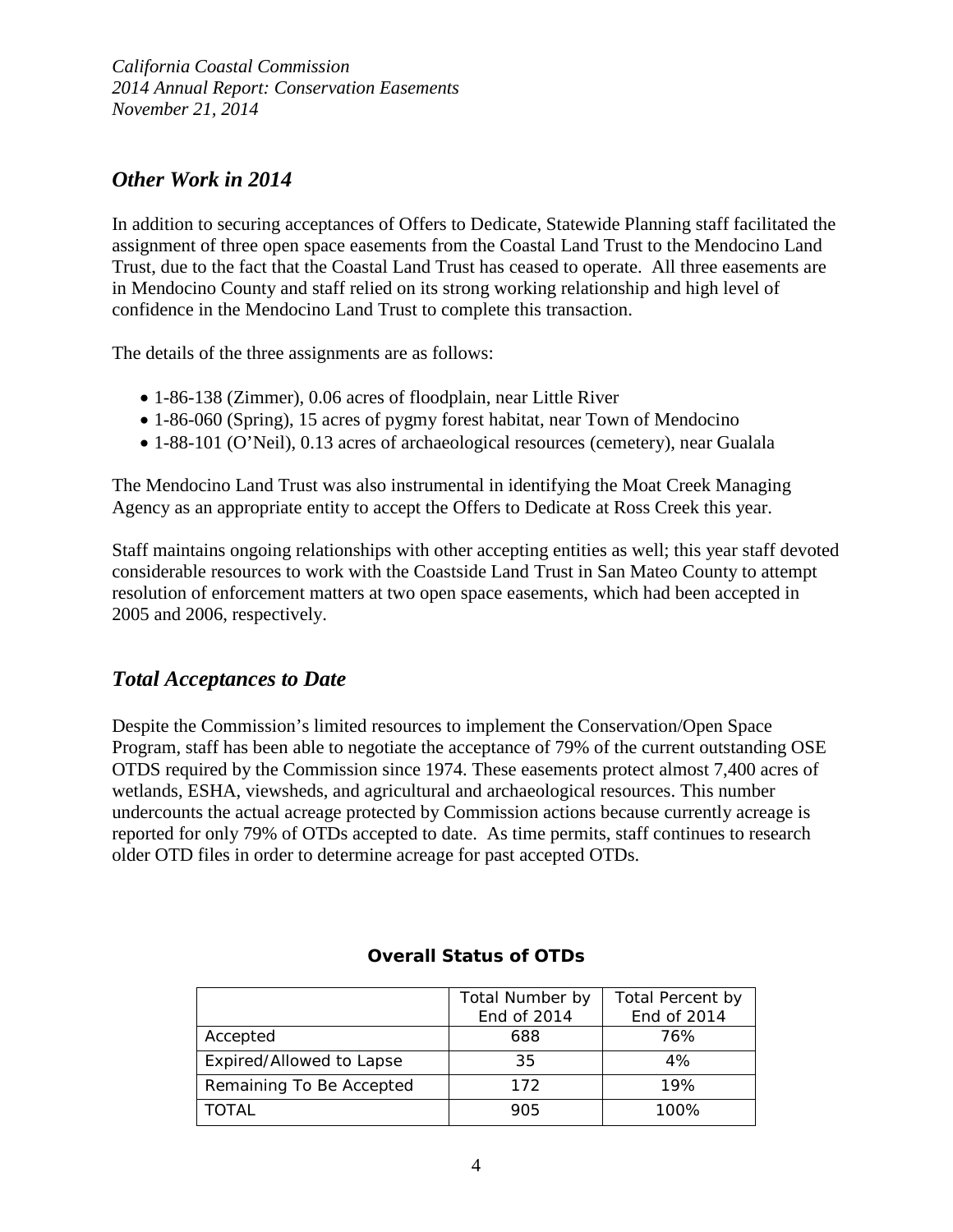Attachment B includes a complete list of accepting entities. Public agencies have accepted 590, or 86% of the total conservation/open space OTDs accepted to date, while non-profit entities have accepted 99, or 14%. **Figure 2** depicts the distribution of accepting entities.



Progress in the last eleven years since annual reports began is shown below in **Figure 3<sup>[2](#page-4-0)</sup>**.

 $\overline{a}$ 

<span id="page-4-0"></span><sup>2</sup> The overall total number of OTDs changes each year (from 1073 in 2003, to 870 in 2014). Staff initially began this project with a written log of OTDs. However, as staff commenced in-depth research of the files containing OTDs it was found that each record in the log did not necessarily correspond to a recorded OTD. In many cases, the log noted that an OTD was required for a permit condition, but for various reasons, the permit was not issued and the OTD was never recorded. Additionally, the log did not reflect if a recorded OTD had been superceded or extinguished. Also, new OTDs are recorded and added to the total each year. Given limited staff resources, research on files is only initiated as staff begins to work on acceptances; thus the database does not have a real-time current number of total OTDs.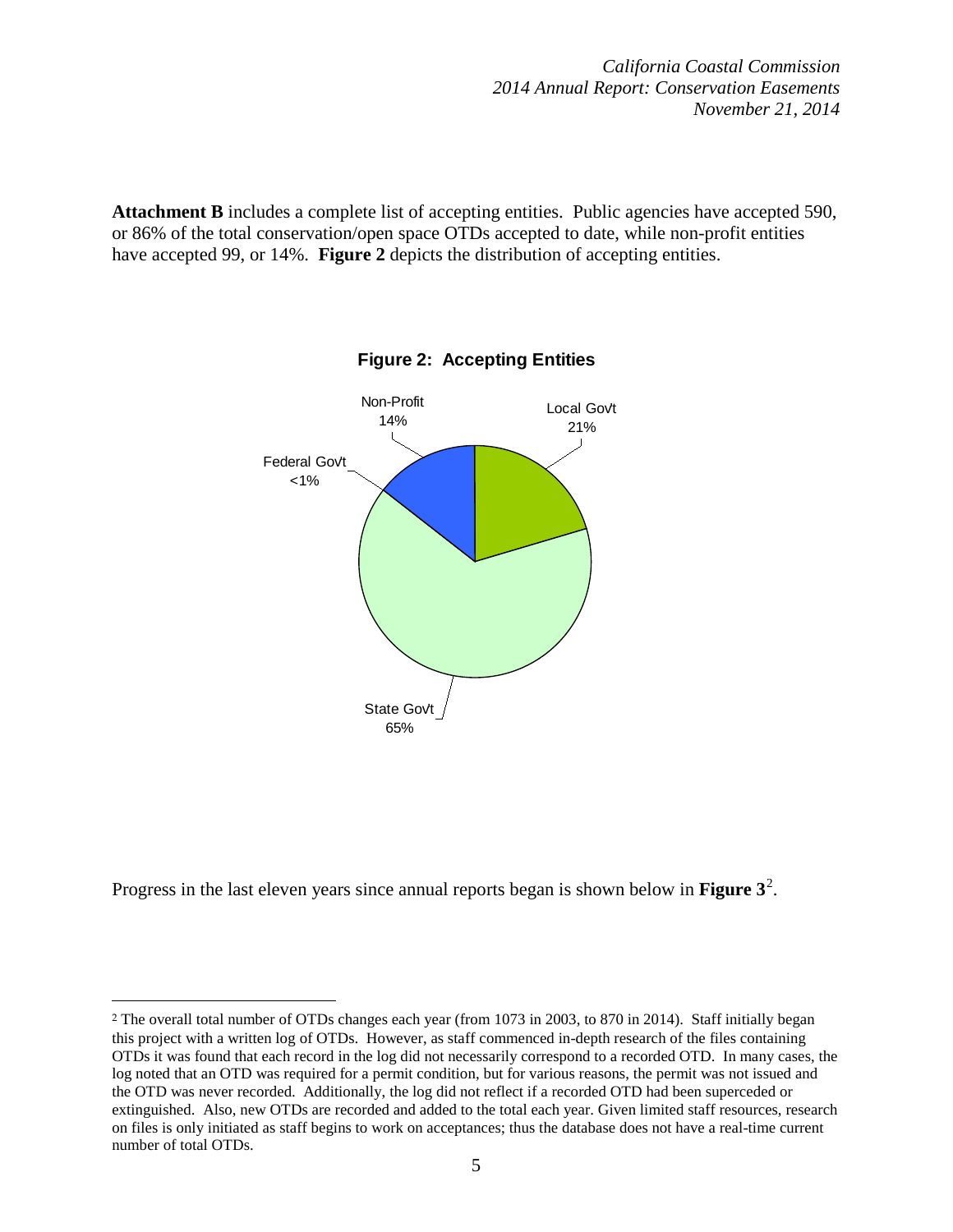

Figure 3: Status of OTDs Over Time

The Commission has achieved acceptance rates of over 65% in all districts, as shown in **Figure 4**, below. The acceptance rate in the Central Coast District in particular is of note. 96% of OTDs in this district have been accepted, primarily by the counties in this district (Santa Cruz, Monterey, and San Luis Obispo).



Figure 4: Percent Accepted by District, to Date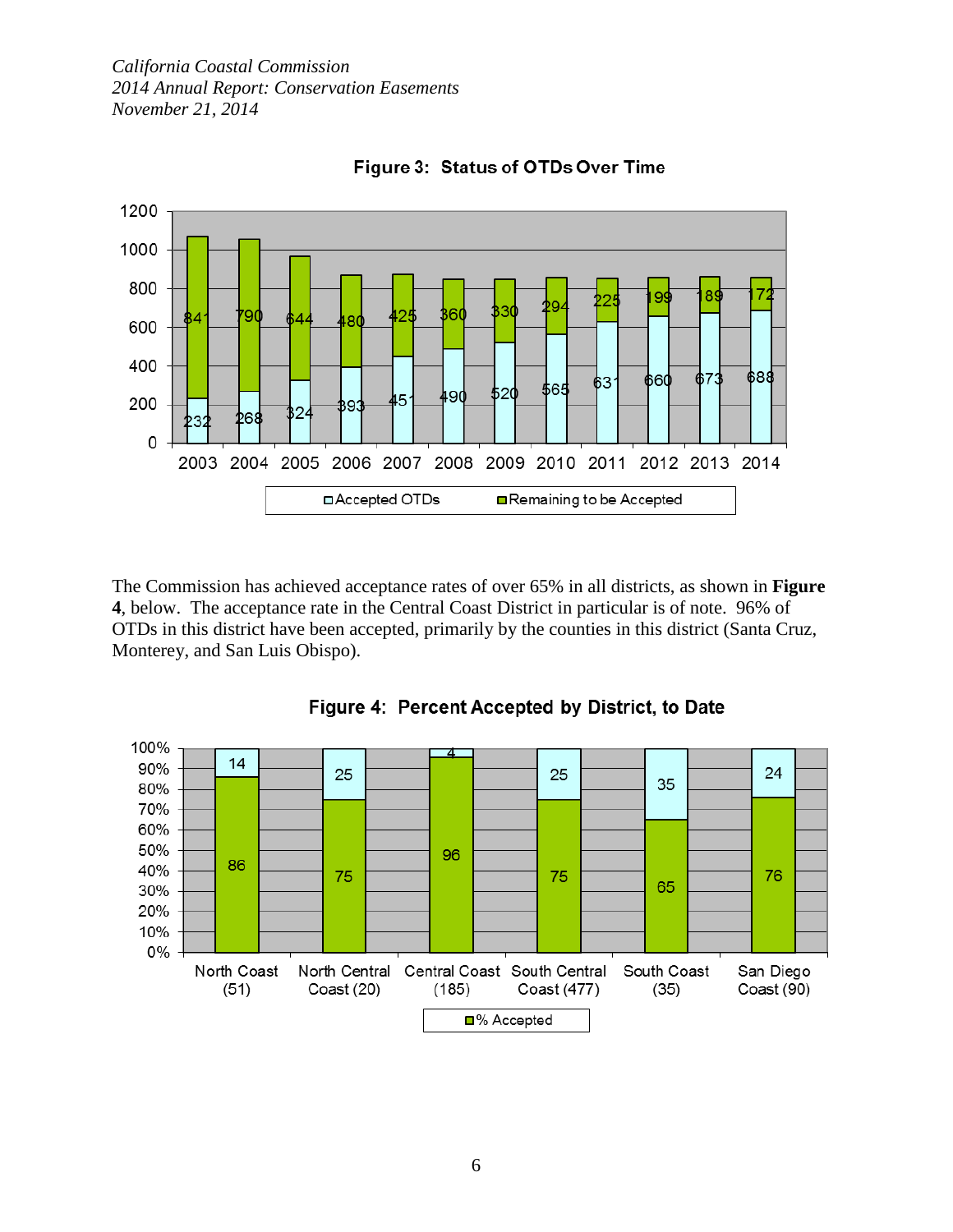As **Figure 5**, below, indicates, a large number of OTDs are approaching their term date in 2017 and 2018. Staff has commenced work on the research and documentation for most of these upcoming OTDs.



Figure 5: OTDs to be Accepted, by Year of Expiration

**Figure 6**, below, shows that the bulk of the outstanding OTDs are in the South Central Coast District in the Santa Monica Mountains. However, Commission staff maintains a strong working relationship with MRCA staff, enabling an efficient acceptance process for these OTDs.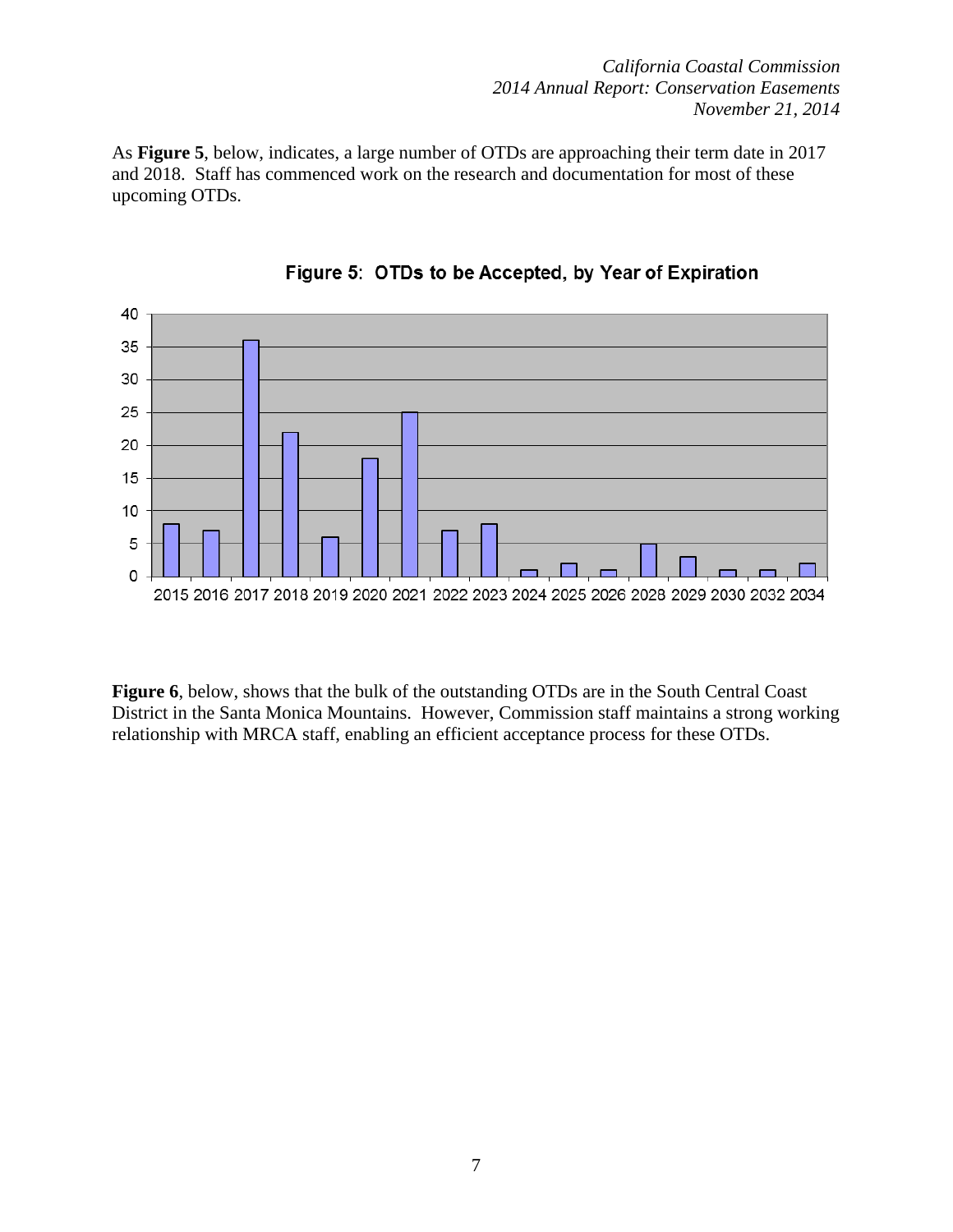

## Figure 6: OTDs to be Accepted, by District

## *Other Protected Open Space Land*

In addition to requiring Offers to Dedicate and Grants of Easement to ensure that adverse environmental impacts of development are avoided or minimized, the Commission has also required deed restrictions to protect sensitive areas. There are currently approximately 1,700 recorded deed restrictions protecting open space lands. Staff has tracked these recorded documents since the late 1970s but mainly in handwritten logs that staff has only partially transferred to the Commission's database. Because of limited staff resources and the necessity for staff to focus on the time-sensitive nature of OTDs, research and data capture is not complete for the deed restriction data. Hence, while approximately 1,700 open space deed restrictions have been identified, the Commission is not currently able to report or comprehensively monitor the number of acres protected, specific locations or types of resources protected.

## *Alignment with the Commission's Strategic Plan*

As noted earlier, the Open Space/Conservation Easement Program aligns with several of the goals and objectives of the Commission's Strategic Plan.

### *Goal 1: Maximize Public Access and Recreation*

Objectives of Goal 1 include enhancing public access through constraints analysis and expansion of the California Coastal Trail System through planning. Statewide Planning staff maintains a database of open space easements and deed restricted areas, including locational information which can then be used to identify sensitive areas in the proposed alignment of the CCT (some easements allow public access, most do not).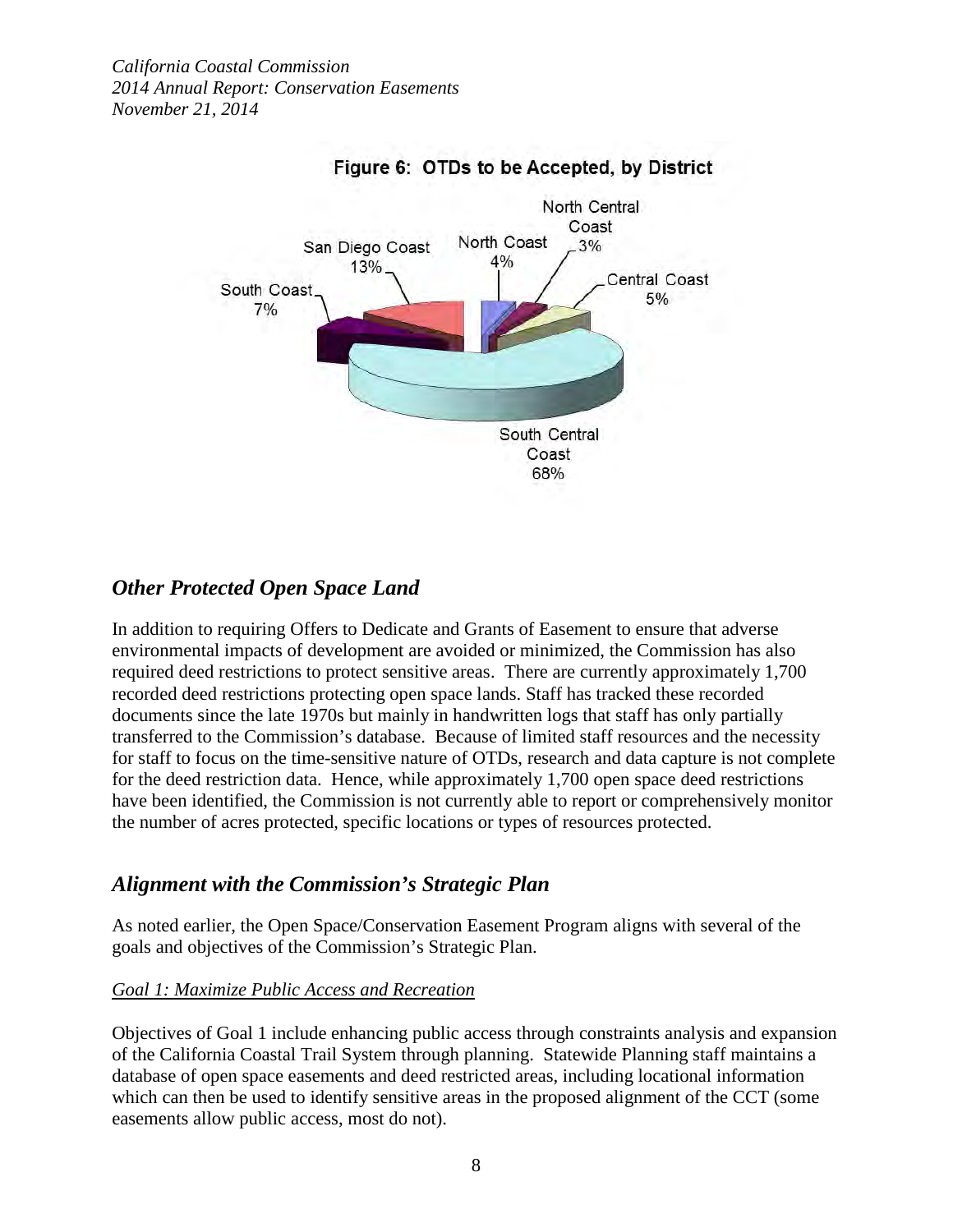#### *Goal 2: Protect Coastal Resources*

The Strategic Plan states, "protecting and restoring sensitive coastal resources is…one of the highest priorities of the Commission." By securing permanent protection of lands dedicated to habitat preservation and agriculture, the Open Space/Conservation Easement Program advances achievement of this goal. To date, since the inception of the program, more than 7,400 acres of sensitive coastal resources have been permanently protected.

A specific objective of Goal 2 calls for the protection of coastal agriculture. OTDs, Grants of Easements, and Deed Restrictions are all effective mechanisms for protecting agricultural use in the Coastal Zone. To date, more than 1,900 acres (26% of the total acreage of protected lands), extending through more than half of the coastal counties, have been permanently preserved for agricultural use through the use of easements and deed restrictions required as mitigation for impacts from development.

### *Goal 3: Address Climate Change through LCP Planning, Coastal Permitting, Inter-Agency Collaboration, and Public Education*

Some of the objectives of this goal include developing guidance for addressing the impact of sea level rise, including providing buffers for coastal wetlands and adaptation planning, which includes protecting wetland, marine and terrestrial habitats. More than 350 acres of wetlands and wetland buffers have been put into permanent protection through the use of easements and deed restrictions.

### *Goal 4: Strengthen the LCP Planning Program*

Working with local governments to update LCPs where feasible is one of the objectives of Goal 4. When applicable, Statewide Planning staff share easement data with local governments to facilitate LCP work. For example, staff created a GIS layer depicting open space easements, deed restricted areas, and TDC donor lots in the Santa Monica Mountains which was then provided to County staff as part of its LCP planning efforts.

### *Goal 5: Improve the Regulatory Process, Compliance and Enforcement*

Condition compliance continues to be a major workload issue for the Commission and Objective 5.3 lays out actions to improve the condition compliance work of staff.

The Open Space/Conservation Easement Program is part of the final process of condition compliance. Since the vast majority of easements stems from permit conditions, the acceptance of an Offer to Dedicate is the final step in ensuring that the impacts of approved development on coastal resources are mitigated. As OTDs come up for acceptance, Statewide Planning staff reviews conditions on the ground, sometimes revealing unpermitted development or inappropriate uses of the easement areas. Staff then begins a dialog with District staff and Enforcement staff to attempt resolution. A recent example of resolution is in Half Moon Bay, where an unpermitted structure had been located in an open space deed restricted area, immediately adjacent to an open space easement protecting riparian habitat. Resolution of the violation was achieved by cooperative effort on the part of Statewide Planning staff,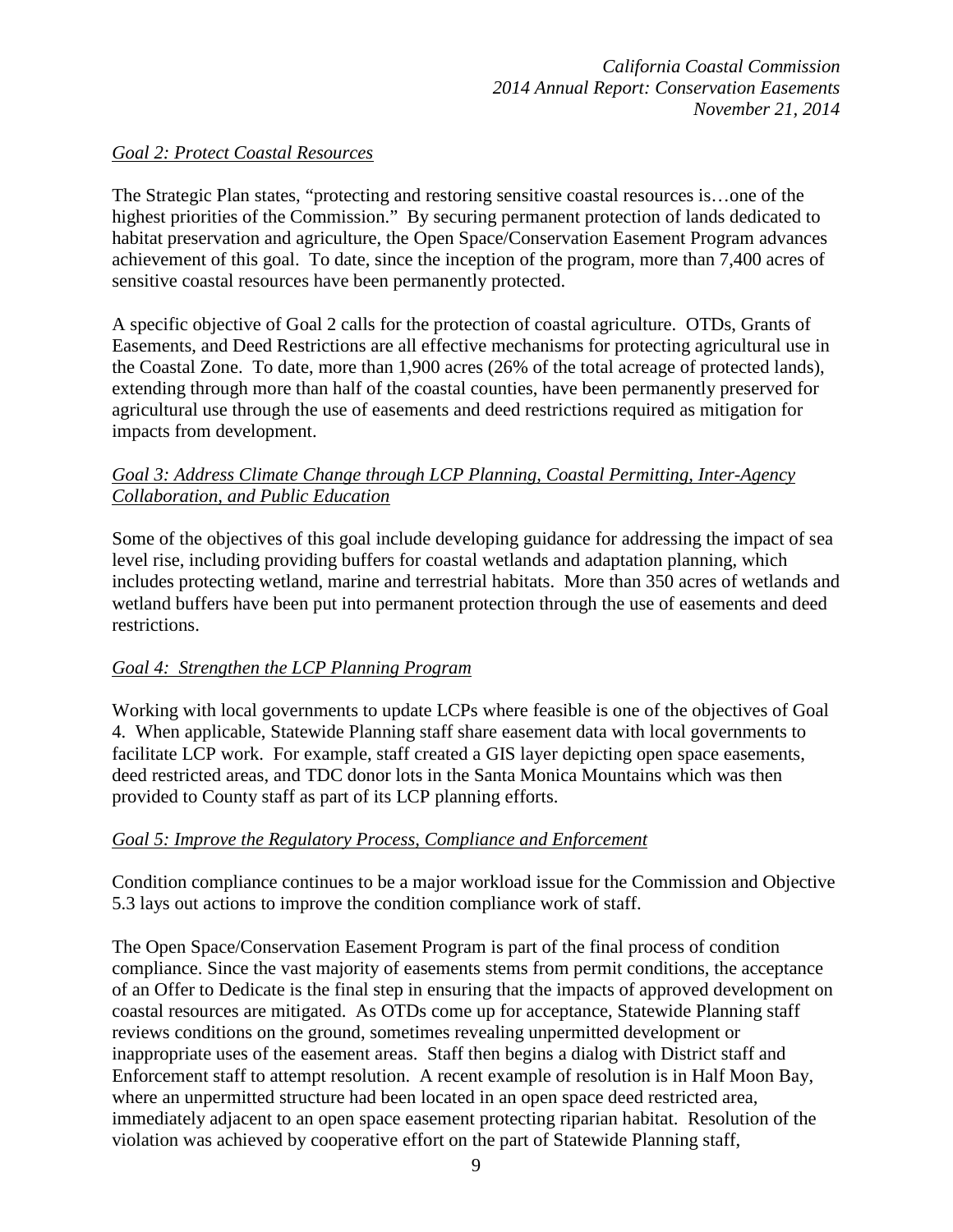Enforcement staff, the local government and the property owner. The structure has been removed and the area is currently being restored. Other recent examples of violation resolution via collaborative efforts on the part of Statewide Planning and Enforcement staffs have occurred in Moss Landing and the Santa Monica Mountains.

The California Code of Regulations Section 13574 for LCP implementation contains provisions for Local Government reporting of Open Space Easements and Public Documents. Such provisions are usually included in LCP ordinances governing issuance of coastal development permits. Future monitoring of OTDs will need to review the implementation of these provisions and recommend enhancements for improved tracking and monitoring.

#### *Goal 6: Enhance Information Management and E-Government*

Goal 6 includes such actions as making "the Commission's permit and planning records …available to the public via the Internet" and completing "the Commission's digital document library for all Commission actions from 1973 to the present, including converting paper records to a searchable digital format, linking to the Commission's final adopted reports, and linking all records to the CDMS. Make CDMS data available online as appropriate and as feasible." As OTDs are accepted and as new easements and deed restrictions are recorded, they are scanned and archived by Statewide Planning staff, ready to be uploaded to a public site when one is developed, and the CDMS, as staff resources permit.

## *Future Efforts of the Open Space/Conservation Easement Program*

Staff is committed to maintaining the Open Space/Conservation Easement Program in order to ensure permanent mitigation for impacts on coastal resources. Staff will continue to capture resource data and make it available to enhance coastal management. In order to benefit staff and local planners in permit and LCP work, staff continues to seek more resources to further develop the attribute data describing the lands protected by OTDs and Deed Restrictions. In addition, staff is beginning to work with nonprofits and public agencies in order to enable them to carry out monitoring of the easements to assure ongoing protection. Without such capacities, coastal resources previously protected through Commission regulatory actions could be at risk of being lost.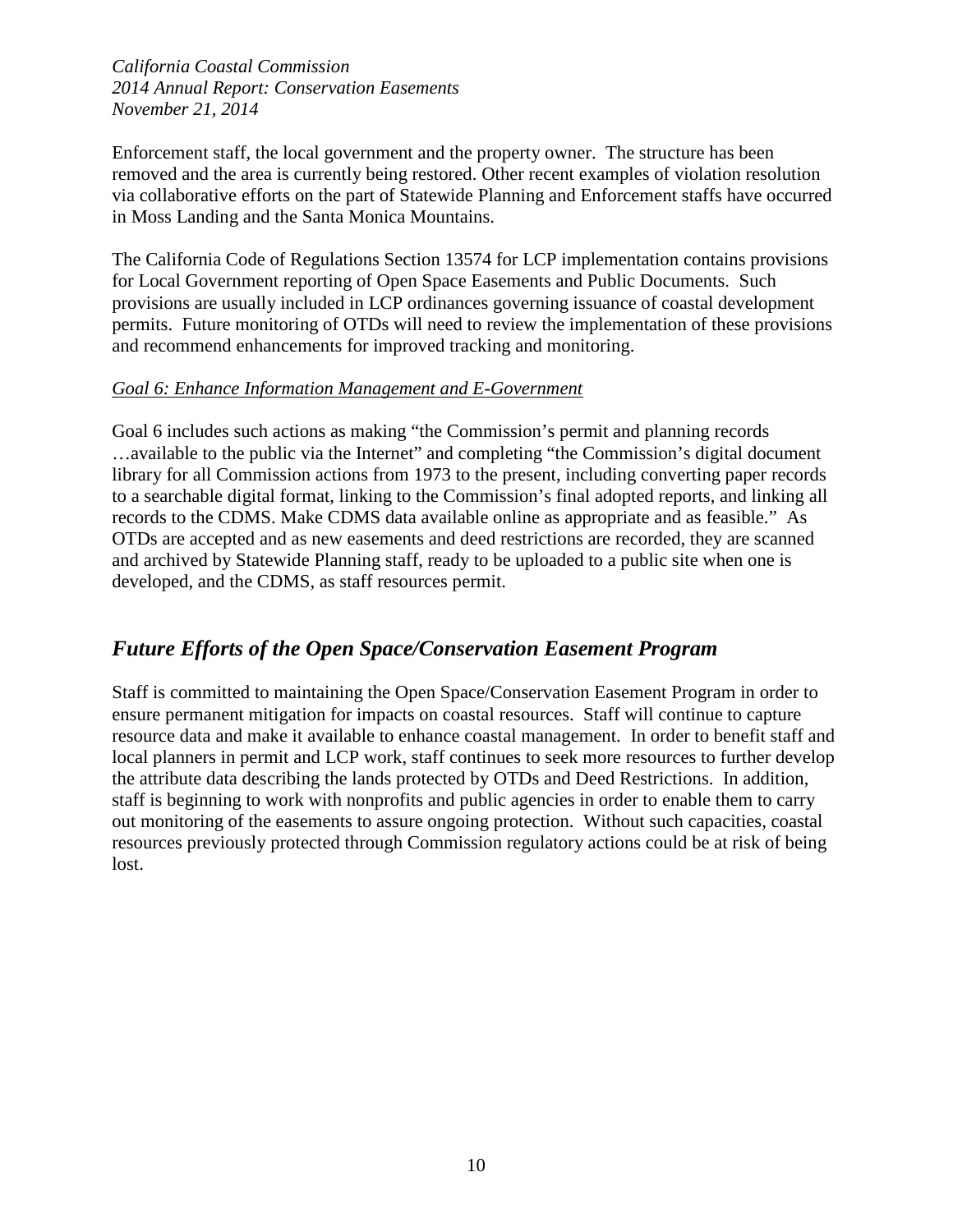# 2014 Acceptances

| CDP#                                | <b>Applicant</b>           | <b>Purpose</b> | <b>Accepting Entity</b>    | <b>Acres</b> | <b>Easement Resources and Location</b>    | County      |
|-------------------------------------|----------------------------|----------------|----------------------------|--------------|-------------------------------------------|-------------|
| <b>North Coast District</b>         |                            |                |                            |              |                                           |             |
| settlement                          |                            |                | <b>Moat Creek Managing</b> |              | adjacent to Ross Creek, Whiskey Shoals,   |             |
| agreement                           | Hay, William and Karen     | open space     | Agency                     |              | 2 south of Point Arena                    | Mendocino   |
| <b>South Central Coast District</b> |                            |                |                            |              |                                           |             |
| $4 - 01 - 123$                      | Stan Kaplan                | TDC*           | <b>MRCA</b>                |              | 0.08 1 Lot in El Nido SLS                 | Los Angeles |
|                                     |                            |                |                            |              | Wildlife corridor; Significant Ecological |             |
| $5-91-865$                          | Karl & Maxi Imhof          | open space     | <b>MRCA</b>                |              | 10 Area                                   | Los Angeles |
| 4-93-178                            | Ray Stroeber               | <b>TDC</b>     | <b>MRCA</b>                |              | 0.31 1 Lot in Fernwood SLS                | Los Angeles |
| 5-89-1064                           | Assael                     | <b>TDC</b>     | <b>MRCA</b>                |              | $1 8$ Lots in Topanga Oaks SLS            | Los Angeles |
| 5-89-1064                           | Assael                     | <b>TDC</b>     | <b>MRCA</b>                |              | 0.13 1 Lot in Topanga Woods SLS           | Los Angeles |
|                                     |                            |                |                            |              | Tuna Canyon Significant Watershed and     |             |
| 5-90-065                            | Frank & Ildiko Lewis       | open space     | <b>MRCA</b>                |              | 1.5 viewshed                              | Los Angeles |
| 5-90-368-A                          | Berger, John & Elena       | <b>TDC</b>     | <b>MRCA</b>                |              | 0.06 1 Lot in Fernwood SLS                | Los Angeles |
| 5-90-755                            | <b>Harvest Corporation</b> | <b>TDC</b>     | <b>MRCA</b>                |              | 0.23 2 Lots in Topanga Woods SLS          | Los Angeles |
|                                     |                            |                |                            |              | undisturbed native chaparral ESHA;        |             |
| $ 4 - 10 - 104 $                    | ELN Malibu, LLC            | open space     | <b>MRCA</b>                |              | 10 Solstice Canyon Watershed              | Los Angeles |
| <b>South Coast District</b>         |                            |                |                            |              |                                           |             |
|                                     | Edward & Claudia Bowler    |                |                            |              | protects view of Aliso Rock from Aliso    |             |
| 5-92-263                            | & Mary Bowler              | view           | City of Laguna Beach       |              | 0.08 Beach                                | Orange      |
| <b>San Diego Coast District</b>     |                            |                |                            |              |                                           |             |
|                                     |                            |                | San Elijo Lagoon           |              | wetland area and buffer, draining to San  |             |
| 6-90-129                            | Daniel Shelley             | open space     | Conservancy                |              | 3.52 Elijo Lagoon; Encinitas              | San Diego   |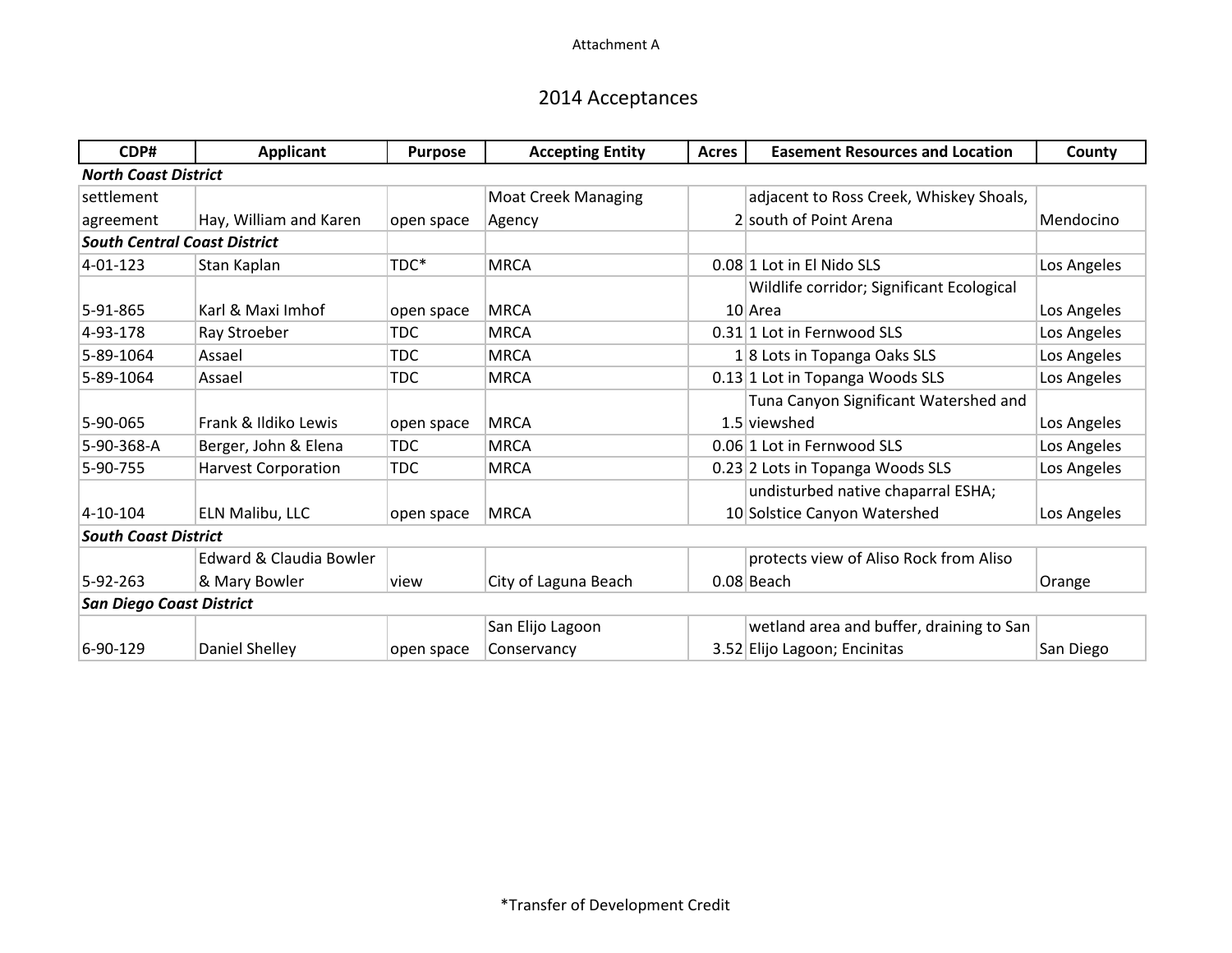#### **Attachment B**

#### **Management Entities Accepting OSE OTDs**

|                      | <b>Managing Entity</b>                          | <b>OSE OTDS</b> |
|----------------------|-------------------------------------------------|-----------------|
|                      | <b>Government Agencies</b>                      |                 |
| <b>North Coast</b>   | Del Norte County                                | 13              |
|                      | Humboldt County                                 |                 |
|                      | City of Eureka                                  |                 |
|                      | City of Point Arena                             | 1               |
| <b>North Central</b> | Sonoma County Open Space District               |                 |
|                      | Marin County                                    | $\overline{2}$  |
|                      | San Mateo County                                | 1               |
| <b>Central Coast</b> | Santa Cruz County                               | 12              |
|                      | City of Santa Cruz                              |                 |
|                      | City of Capitola                                |                 |
|                      | Monterey County                                 | 37              |
|                      | City of Marina                                  | 3               |
|                      | City of Monterey                                | 2               |
|                      | City of Pacific Grove                           | 4               |
|                      | City of Carmel-by-the-Sea                       |                 |
|                      | San Luis Obispo County                          | 11              |
|                      | City of Morro Bay                               | 2               |
|                      | City of Grover Beach                            |                 |
| <b>South Central</b> | Santa Barbara County                            |                 |
|                      | City of Goleta                                  |                 |
|                      | City of Oxnard                                  |                 |
|                      | Los Angeles County Flood Control District       |                 |
|                      | Mountains Recreation and Conservation Authority | 320             |
|                      | Santa Monica Mountains Conservancy              | 4               |
| <b>South Coast</b>   | City of Los Angeles                             |                 |
|                      | Orange County                                   | 4               |
|                      | <b>City of Huntington Beach</b>                 |                 |
|                      | City of Newport Beach                           | 2               |
|                      | City of Laguna Beach                            | 2               |
| San Diego Coast      | San Diego County                                | 5               |
|                      | San Dieguito River Valley Regional OS Park JPA  | $\overline{2}$  |
|                      | City of Carlsbad                                | 8               |
|                      | City of Encinitas                               | $\overline{7}$  |
|                      | City of San Diego                               | 4               |
|                      | City of Imperial Beach                          | $\mathbf 1$     |
| <b>Statewide</b>     | Coastal Conservancy                             | 82              |
|                      | Dept of Fish and Wildlife                       | 38              |
|                      | Dept of Parks and Recreation                    | 4               |
|                      | <b>State Lands Commission</b>                   | 1               |
| Federal              | U.S. Army Corps of Engineers                    | 1               |
|                      | table continued on next page                    |                 |